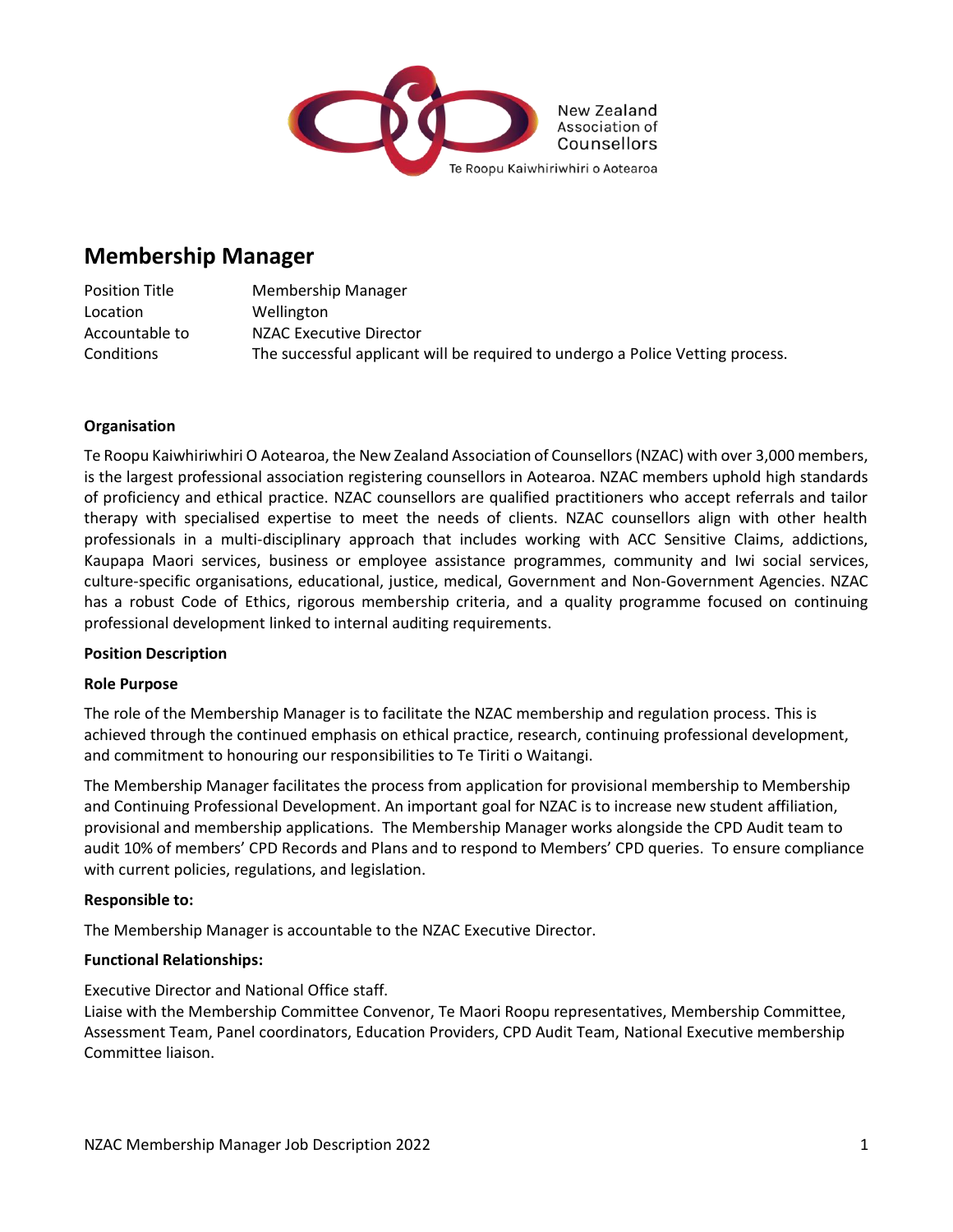#### **Areas of Responsibility:**

- **1. Te Tiriti o Waitangi**
- Be familiar with and can integrate Te Tiriti o Waitangi into practice
- To actively engage with, and support Te Tangata Whenua within NZAC
- Commitment to honouring the responsibilities of Te Tiriti o Waitangi relationship with Tangata Whenua.

## **2. Manage the membership process**

- Respond to all enquiries from the public about counsellor education and membership of NZAC
- Respond to all enquiries from applicants, candidates, provisional members, members, and supervisors about membership processes
- Manage the receipt of all applications for membership either online and/or paper as applicable.
- Manage all applications in accordance with NZAC current policies and practices.
- Ensure that assessment and panel outcomes are recorded and disseminated appropriately
- Receive and manage any complaints regarding membership processes whether written or verbal with the inclusion of the Executive Director
- Provide management and administrative support to the Membership Committee, Assessment Team and Panels.
- Prepare and update introductory information for new members candidates, student affiliates, provisional members, and members
- Present to counselling students at Educational Institutions in Aotearoa encouraging affiliation and membership with NZAC
- Proactively contact members where they have missing information and support them to update their details
- Reporting to National Executive regularly on membership changes

# **3. Financial**

- Ensure that all claims for reimbursement for all membership activities are promptly received, coded appropriately, and authorized as per NZAC policy and procedures
- Maintain an accurate record of financial expenditure and ensure that costs are kept within the limits of the annual approved budget, in collaboration with the Membership Convenor, National Treasurer and Executive Director

# **4. Continuing Professional Development Audit Coordination**

- Coordinate the work of the CPD Auditors to assess members' Continuing Professional Development Record and Plans to maintain NZAC self-regulation standards
- Respond to all enquiries from members and supervisors about the NZAC CPD processes
- Review any requests for an Annual Practicing Certificate that have issues regarding the fulfilment of NZAC requirements and refer as appropriate
- Facilitate the process of the audit of 10% of the members' Record and Reflections on their Continuing Professional Development undertaken in the previous year.
- Report CPD Audit results to National Executive and advise any members required to be ceased due to non-completion of CPD process.
- Work with the CPD Audit team and Executive Director to update CPD Record and Plans and update on website information for members as required
- Manage CPD Audit Team Budget in collaboration with the team Treasurer and Executive Director